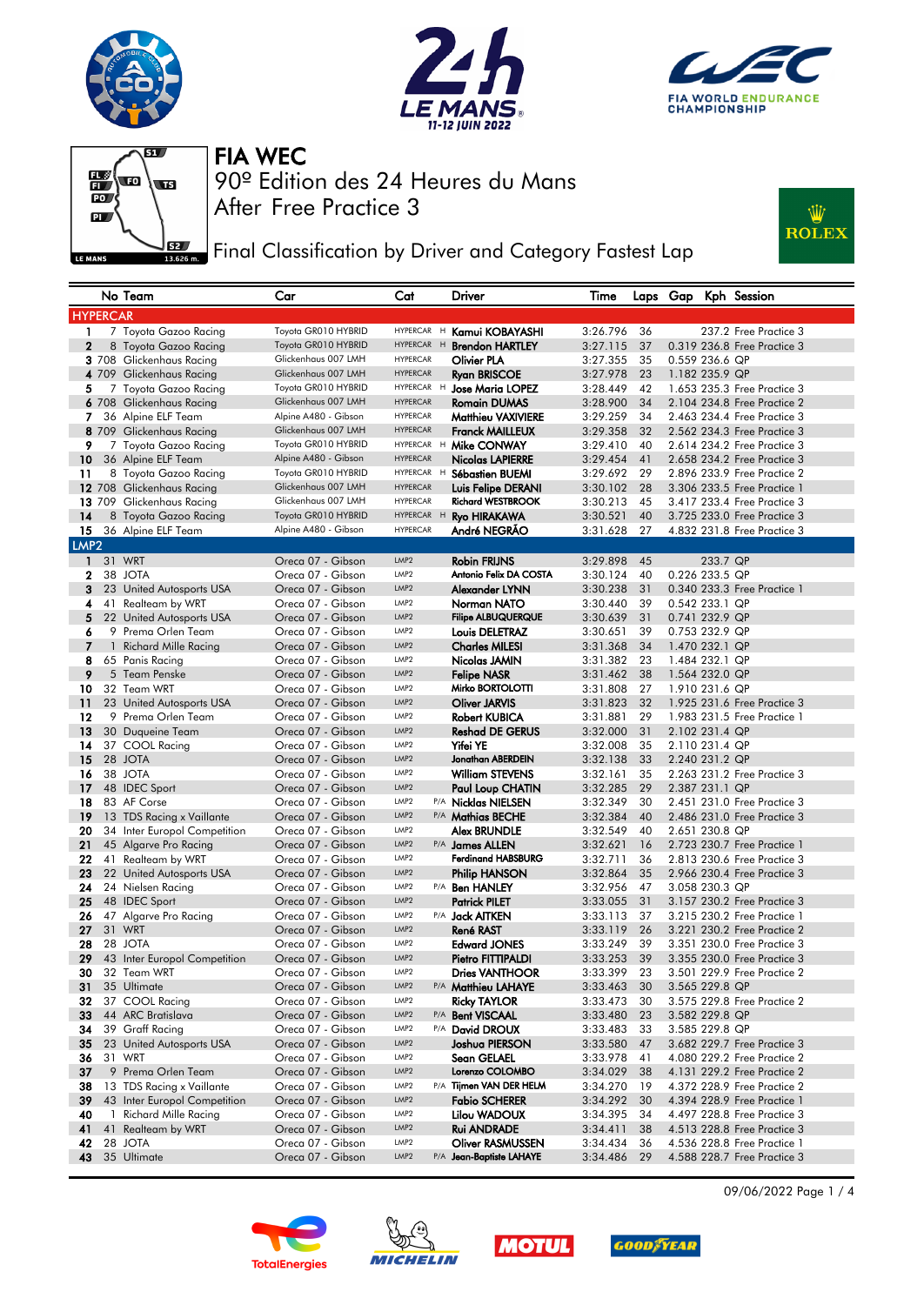







**Fig. 3** Final Classification by Driver and Category Fastest Lap



|                         | No Team                                   | Car                                             | Cat                                  | Driver                                           | Time                 | Laps     |                |          | Gap Kph Session                                            |
|-------------------------|-------------------------------------------|-------------------------------------------------|--------------------------------------|--------------------------------------------------|----------------------|----------|----------------|----------|------------------------------------------------------------|
| 44                      | 37 COOL Racing                            | Oreca 07 - Gibson                               | LMP2                                 | <b>Niklas KRUETTEN</b>                           | 3:34.495             | 36       |                |          | 4.597 228.7 Free Practice 1                                |
| 45                      | 10 Vector Sport                           | Oreca 07 - Gibson                               | LMP2                                 | <b>Sébastien BOURDAIS</b>                        | 3:34.511             | 32       |                |          | 4.613 228.7 Free Practice 3                                |
| 46                      | 3 DKR Engineering                         | Oreca 07 - Gibson                               | LMP2                                 | P/A Laurents HORR                                | 3:34.524             | 29       | 4.626 228.7 QP |          |                                                            |
| 47                      | 30 Duqueine Team                          | Oreca 07 - Gibson                               | LMP <sub>2</sub>                     | <b>Richard BRADLEY</b>                           | 3:34.788             | 26       |                |          | 4.890 228.4 Free Practice 3                                |
| 48                      | 44 ARC Bratislava                         | Oreca 07 - Gibson                               | LMP2                                 | P/A Tristan VAUTIER                              | 3:34.804             | 18       |                |          | 4.906 228.4 Free Practice 2                                |
| 49                      | 65 Panis Racing                           | Oreca 07 - Gibson                               | LMP <sub>2</sub>                     | <b>Job VAN UITERT</b>                            | 3:34.854             | 18       |                |          | 4.956 228.3 Free Practice 1                                |
| 50                      | 10 Vector Sport                           | Oreca 07 - Gibson                               | LMP <sub>2</sub>                     | Nico MÜLLER                                      | 3:34.879             | 22       |                |          | 4.981 228.3 Free Practice 3                                |
| 51                      | 47 Algarve Pro Racing                     | Oreca 07 - Gibson                               | LMP <sub>2</sub>                     | P/A Sophia FLOERSCH                              | 3:34.897             | 29       |                |          | 4.999 228.3 Free Practice 1                                |
| 52                      | 22 United Autosports USA                  | Oreca 07 - Gibson                               | LMP <sub>2</sub>                     | <b>Will OWEN</b>                                 | 3:34.940             | 35       |                |          | 5.042 228.2 Free Practice 3                                |
| 53                      | 83 AF Corse                               | Oreca 07 - Gibson                               | LMP <sub>2</sub>                     | P/A <b>Alessio ROVERA</b>                        | 3:35.035             | 31       |                |          | 5.137 228.1 Free Practice 1                                |
| 54                      | 5 Team Penske                             | Oreca 07 - Gibson                               | LMP2                                 | Dane CAMERON                                     | 3:35.098             | 39       |                |          | 5,200 228.1 Free Practice 1                                |
| 55                      | 34 Inter Europol Competition              | Oreca 07 - Gibson                               | LMP <sub>2</sub>                     | <b>Esteban GUTIERREZ</b>                         | 3:35.121             | 39       |                |          | 5.223 228.0 Free Practice 2                                |
| 56                      | 10 Vector Sport                           | Oreca 07 - Gibson                               | LMP2                                 | Ryan CULLEN                                      | 3:35.711             | 20       |                |          | 5.813 227.4 Free Practice 2                                |
| 57                      | 38 JOTA                                   | Oreca 07 - Gibson                               | LMP2                                 | Roberto GONZALEZ                                 | 3:35.723             | 35       |                |          | 5.825 227.4 Free Practice 3                                |
| 58                      | 5 Team Penske                             | Oreca 07 - Gibson                               | LMP2                                 | <b>Emmanuel COLLARD</b>                          | 3:36.172             | 21       |                |          | 6.274 226.9 Free Practice 3                                |
| 59                      | 1 Richard Mille Racing                    | Oreca 07 - Gibson                               | LMP <sub>2</sub>                     | <b>Sébastien OGIER</b>                           | 3:36.196             | 34       |                |          | 6.298 226.9 Free Practice 3                                |
| 60                      | 65 Panis Racing                           | Oreca 07 - Gibson                               | LMP <sub>2</sub>                     | Julien CANAL                                     | 3:36.261             | 25       |                |          | 6.363 226.8 Free Practice 2                                |
| 61                      | 48 IDEC Sport                             | Oreca 07 - Gibson                               | LMP <sub>2</sub><br>LMP2             | <b>Paul LAFARGUE</b>                             | 3:36.441             | 29       |                |          | 6.543 226.6 Free Practice 3                                |
| 62                      | 32 Team WRT                               | Oreca 07 - Gibson                               | LMP <sub>2</sub>                     | <b>Rolf INEICHEN</b><br>David HEINEMEIER-HANSSON | 3:36.959<br>3:37.114 | 58       |                |          | 7.061 226.1 Free Practice 3                                |
| 63                      | 43 Inter Europol Competition              | Oreca 07 - Gibson                               | LMP2                                 |                                                  |                      | 26<br>17 |                |          | 7.216 225.9 Free Practice 1<br>7.325 225.8 Free Practice 1 |
| 64<br>65                | 45 Algarve Pro Racing<br>30 Duqueine Team | Oreca 07 - Gibson<br>Oreca 07 - Gibson          | LMP2                                 | P/A René BINDER<br>Guillermo ROJAS               | 3:37.223<br>3:37.545 | 16       |                |          | 7.647 225.5 Free Practice 1                                |
| 66                      | 34 Inter Europol Competition              | Oreca 07 - Gibson                               | LMP2                                 | Jakub SMIECHOWSKI                                | 3:37.578             | 22       |                |          | 7.680 225.5 Free Practice 3                                |
| 67                      | 24 Nielsen Racing                         | Oreca 07 - Gibson                               | LMP2                                 | P/A Matthew BELL                                 | 3:37.816             | 20       |                |          | 7.918 225.2 Free Practice 3                                |
| 68                      | 3 DKR Engineering                         | Oreca 07 - Gibson                               | LMP2                                 | P/A Alexandre COUGNAUD                           | 3:38.054             | 23       |                |          | 8.156 225.0 Free Practice 3                                |
| 69                      | 27 CD Sport                               | Ligier JSP217 - Gibson                          | LMP <sub>2</sub>                     | P/A Steven PALETTE                               | 3:38.136             | 33       | 8.238 224.9 QP |          |                                                            |
| 70                      | 47 Algarve Pro Racing                     | Oreca 07 - Gibson                               | LMP <sub>2</sub>                     | P/A John FALB                                    | 3:38.863             | 42       |                |          | 8.965 224.1 Free Practice 3                                |
| 71                      | 45 Algarve Pro Racing                     | Oreca 07 - Gibson                               | LMP <sub>2</sub>                     | P/A Steven THOMAS                                | 3:39.722             | 23       |                |          | 9.824 223.3 Free Practice 1                                |
| 72                      | 35 Ultimate                               | Oreca 07 - Gibson                               | LMP2                                 | <sup>P/A</sup> <b>François HERIAU</b>            | 3:39.983             | 49       |                |          | 10.085 223.0 Free Practice 1                               |
| 73                      | 3 DKR Engineering                         | Oreca 07 - Gibson                               | LMP <sub>2</sub>                     | P/A Jean GLORIEUX                                | 3:40.049             | 17       |                |          | 10.151 222.9 Free Practice 1                               |
| 74                      | 24 Nielsen Racing                         | Oreca 07 - Gibson                               | LMP2                                 | P/A Rodrigo SALES                                | 3:40.466             | 30       |                |          | 10,568 222,5 Free Practice 3                               |
| 75                      | 39 Graff Racing                           | Oreca 07 - Gibson                               | LMP2                                 | P/A Eric TROUILLET                               | 3:41.038             | 29       |                |          | 11.140 221.9 Free Practice 3                               |
| 76                      | 13 TDS Racing x Vaillante                 | Oreca 07 - Gibson                               | LMP2                                 | P/A Philippe CIMADOMO                            | 3:42.168             | 39       |                |          | 12.270 220.8 Free Practice 3                               |
| 77                      | 83 AF Corse                               | Oreca 07 - Gibson                               | LMP2                                 | P/A François PERRODO                             | 3:42.178             |          |                |          | 34 12.280 220.8 Free Practice 1                            |
| 78                      | 39 Graff Racing                           | Oreca 07 - Gibson                               | LMP2                                 | <sup>P/A</sup> Sébastien PAGE                    | 3:43.739             | 23       |                |          | 13.841 219.2 Free Practice 1                               |
| 79                      | 27 CD Sport                               | Ligier JSP217 - Gibson                          | LMP2                                 | P/A Christophe CRESP                             | 3:44.712             | 32       |                |          | 14.814 218.3 Free Practice 3                               |
| 80                      | 44 ARC Bratislava                         | Oreca 07 - Gibson                               | LMP2                                 | P/A Miroslav KONOPKA                             | 3:47.172             | 38       |                |          | 17.274 215.9 Free Practice 1                               |
| 81                      | 27 CD Sport                               | Ligier JSP217 - Gibson                          | LMP2                                 | P/A Michael JENSEN                               | 3:47.381             |          |                |          | 32 17.483 215.7 Free Practice 1                            |
| <b>LMGTE Pro</b>        |                                           |                                                 |                                      |                                                  |                      |          |                |          |                                                            |
| $\mathbf{1}$            | 92 Porsche GT Team                        | Porsche 911 RSR - 19                            | <b>LMGTE Pro</b>                     | <b>Laurens VANTHOOR</b>                          | 3:50.999             | 17       |                | 212.4 QP |                                                            |
| $\mathbf{2}$            | 63 Corvette Racing                        | Chevrolet Corvette C8.R                         | <b>LMGTE Pro</b>                     | <b>Antonio GARCIA</b>                            | 3:51.132             | 49       | 0.133 212.2 QP |          |                                                            |
| 3                       | 91 Porsche GT Team                        | Porsche 911 RSR - 19<br>Chevrolet Corvette C8.R | <b>LMGTE Pro</b>                     | Frédéric MAKOWIECKI                              | 3:51.382             | 25       | 0.383 212.0 QP |          |                                                            |
| $\overline{\mathbf{4}}$ | 64 Corvette Racing                        |                                                 | <b>LMGTE Pro</b>                     | <b>Nick TANDY</b>                                | 3:51.491             | 40       | 0.492 211.9 QP |          |                                                            |
| 5<br>6                  | 51 AF Corse<br>52 AF Corse                | Ferrari 488 GTE Evo                             | <b>LMGTE Pro</b><br><b>LMGTE Pro</b> | <b>James CALADO</b><br><b>Antonio FUOCO</b>      | 3:51.502             | 27<br>40 | 0.503 211.9 QP |          |                                                            |
|                         | 91 Porsche GT Team                        | Ferrari 488 GTE Evo<br>Porsche 911 RSR - 19     | <b>LMGTE Pro</b>                     |                                                  | 3:51.614             |          | 0.615 211.8 QP |          |                                                            |
| 7<br>8                  | 92 Porsche GT Team                        | Porsche 911 RSR - 19                            | <b>LMGTE Pro</b>                     | <b>Richard LIETZ</b><br>Michael CHRISTENSEN      | 3:52.787<br>3:52.898 | 36<br>45 |                |          | 1.788 210.7 Free Practice 3<br>1.899 210.6 Free Practice 3 |
| 9.                      | 63 Corvette Racing                        | Chevrolet Corvette C8.R                         | <b>LMGTE Pro</b>                     | Jordan TAYLOR                                    | 3:53.145             | 34       |                |          | 2.146 210.4 Free Practice 3                                |
| 10                      | 91 Porsche GT Team                        | Porsche 911 RSR - 19                            | <b>LMGTE Pro</b>                     | Gianmaria BRUNI                                  | 3:53.284             | 34       |                |          | 2.285 210.3 Free Practice 3                                |
| 11                      | 64 Corvette Racing                        | Chevrolet Corvette C8.R                         | <b>LMGTE Pro</b>                     | <b>Tommy MILNER</b>                              | 3:53.360             | 31       |                |          | 2.361 210.2 Free Practice 1                                |
| 12 <sup>2</sup>         | 63 Corvette Racing                        | Chevrolet Corvette C8.R                         | <b>LMGTE Pro</b>                     | <b>Nicky CATSBURG</b>                            | 3:53.492             | 11       |                |          | 2.493 210.1 Free Practice 2                                |
| 13                      | 64 Corvette Racing                        | Chevrolet Corvette C8.R                         | <b>LMGTE Pro</b>                     | Alexander SIMS                                   | 3:53.699             | 20       |                |          | 2.700 209.9 Free Practice 2                                |
| 14                      | 74 Riley Motorsports                      | Ferrari 488 GTE Evo                             | <b>LMGTE Pro</b>                     | <b>Felipe FRAGA</b>                              | 3:54.019             | 17       |                |          | 3.020 209.6 Free Practice 2                                |
| 15                      | 52 AF Corse                               | Ferrari 488 GTE Evo                             | <b>LMGTE Pro</b>                     | Miguel MOLINA                                    | 3:54.035             | 38       |                |          | 3.036 209.6 Free Practice 3                                |
|                         | 16 92 Porsche GT Team                     | Porsche 911 RSR - 19                            | <b>LMGTE Pro</b>                     | Kevin ESTRE                                      | 3:54.158             | 31       |                |          | 3.159 209.5 Free Practice 2                                |
| 17                      | 74 Riley Motorsports                      | Ferrari 488 GTE Evo                             | LMGTE Pro                            | Sam BIRD                                         | 3:54.601             | 9        |                |          | 3.602 209.1 Free Practice 1                                |
| 18                      | 51 AF Corse                               | Ferrari 488 GTE Evo                             | <b>LMGTE Pro</b>                     | <b>Daniel SERRA</b>                              | 3:54.705             | 19       |                |          | 3.706 209.0 Free Practice 3                                |
| 19                      | 51 AF Corse                               | Ferrari 488 GTE Evo                             | <b>LMGTE Pro</b>                     | Alessandro PIER GUIDI                            | 3:54.869             | 22       |                |          | 3.870 208.9 Free Practice 3                                |
| 20                      | 52 AF Corse                               | Ferrari 488 GTE Evo                             | <b>LMGTE Pro</b>                     | Davide RIGON                                     | 3:55.039             | 25       |                |          | 4.040 208.7 Free Practice 3                                |
|                         | 21 74 Riley Motorsports                   | Ferrari 488 GTE Evo                             | <b>LMGTE Pro</b>                     | Shane VAN GISBERGEN                              | 3:56.373 25          |          |                |          | 5.374 207.5 Free Practice 1                                |









09/06/2022 Page 2 / 4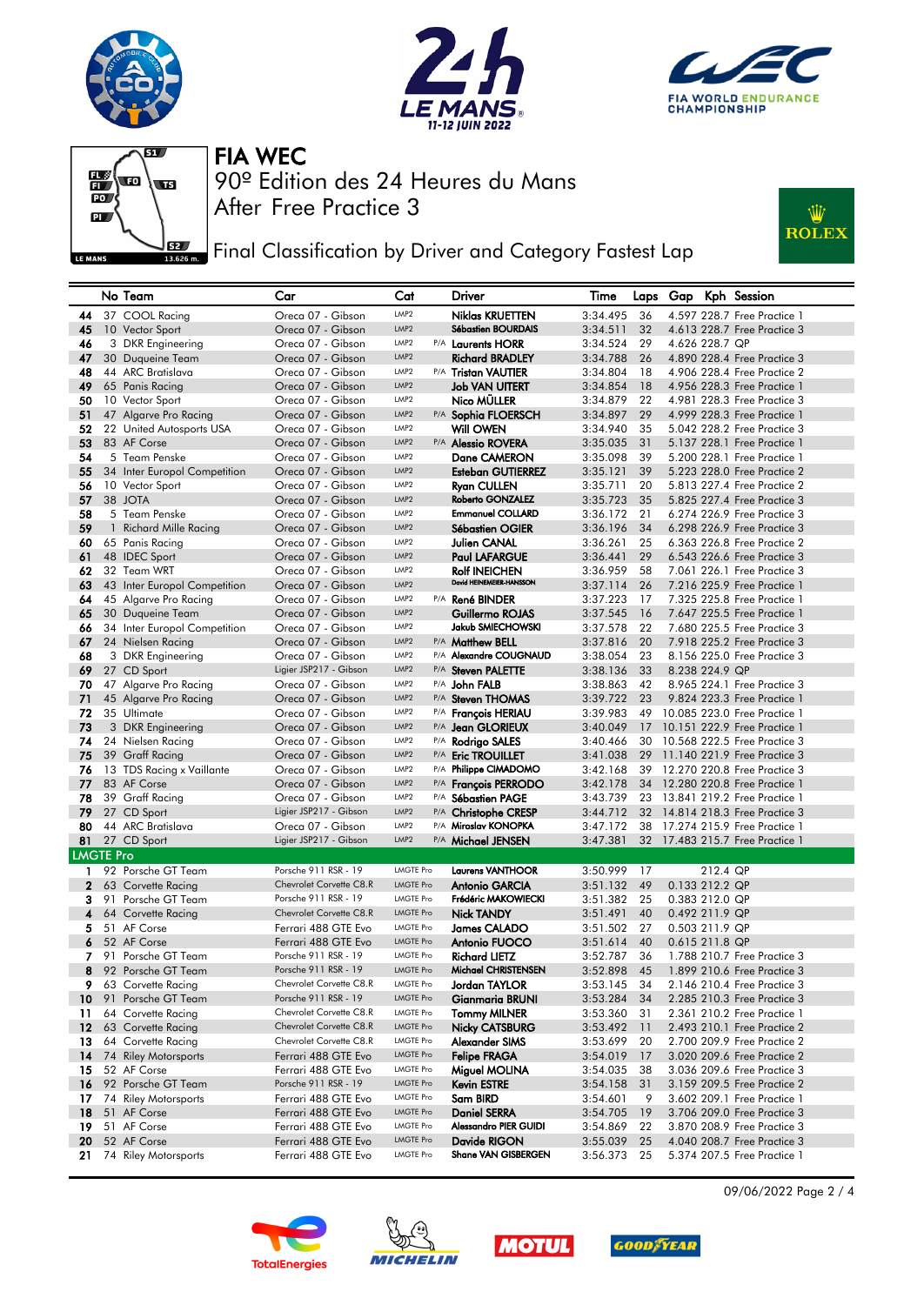







**J**EET Final Classification by Driver and Category Fastest Lap



|                 | No Team                                  | Car                                        | Cat                         | Driver                                       | Time                 |          |                |          | Laps Gap Kph Session                                       |
|-----------------|------------------------------------------|--------------------------------------------|-----------------------------|----------------------------------------------|----------------------|----------|----------------|----------|------------------------------------------------------------|
| <b>LMGTE Am</b> |                                          |                                            |                             |                                              |                      |          |                |          |                                                            |
| $\mathbf{1}$    | 98 Northwest AMR                         | Aston Martin VANTAGE AMR                   | LMGTE Am                    | Nicki THIIM                                  | 3:52.559             | 31       |                | 210.9 QP |                                                            |
| 2               | 57 Kessel Racing                         | Ferrari 488 GTE Evo                        | LMGTE Am                    | Mikkel JENSEN                                | 3:53.489             | 41       | 0.930 210.1 QP |          |                                                            |
| 3               | 54 AF Corse                              | Ferrari 488 GTE Evo                        | LMGTE Am                    | <b>Nick CASSIDY</b>                          | 3:53.690             | 28       | 1.131 209.9 QP |          |                                                            |
| 4               | 85 Iron Dames                            | Ferrari 488 GTE Evo                        | LMGTE Am                    | <b>Rahel FREY</b>                            | 3:54.081             | 40       | 1.522 209.6 QP |          |                                                            |
| 5               | 77 Dempsey - Proton Racing               | Porsche 911 RSR - 19                       | <b>LMGTE Am</b>             | <b>Harry TINCKNELL</b>                       | 3:54.224             | 35       | 1.665 209.4 QP |          |                                                            |
| 6               | 61 AF Corse                              | Ferrari 488 GTE Evo                        | LMGTE Am                    | <b>Vincent ABRIL</b>                         | 3:54.316             | 38       | 1.757 209.3 QP |          |                                                            |
| $\overline{7}$  | 86 GR Racing                             | Porsche 911 RSR - 19                       | <b>LMGTE Am</b>             | <b>Benjamin BARKER</b>                       | 3:54.323             | 24       | 1.764 209.3 QP |          |                                                            |
| 8               | 46 Team Project 1                        | Porsche 911 RSR - 19                       | LMGTE Am                    | Mikkel PEDERSEN                              | 3:54.386             | 35       |                |          | 1,827 209.3 Free Practice 3                                |
| 9               | 56 Team Project 1                        | Porsche 911 RSR - 19                       | <b>LMGTE Am</b>             | <b>Ben BARNICOAT</b>                         | 3:54.510             | 29       | 1.951 209.2 QP |          |                                                            |
| 10              | 46 Team Project 1                        | Porsche 911 RSR - 19                       | LMGTE Am                    | Matteo CAIROLI                               | 3:54.533             | 29       | 1.974 209.2 QP |          |                                                            |
| 11              | 33 TF Sport                              | Aston Martin VANTAGE AMR                   | LMGTE Am                    | <b>Henrique CHAVES</b>                       | 3:54.618             | 38       |                |          | 2.059 209.1 Free Practice 3                                |
| 12              | 99 Hardpoint Motorsport                  | Porsche 911 RSR - 19                       | LMGTE Am                    | <b>Alessio PICARIELLO</b>                    | 3:54.906             | 28       |                |          | 2.347 208.8 Free Practice 3                                |
| 13              | 79 WeatherTech Racing                    | Porsche 911 RSR - 19                       | <b>LMGTE Am</b>             | Julien ANDLAUER                              | 3:54.912             | 35       | 2.353 208.8 QP |          |                                                            |
| 14              | 98 Northwest AMR                         | Aston Martin VANTAGE AMR                   | LMGTE Am                    | David PITTARD                                | 3:54.937             | 36       |                |          | 2.378 208.8 Free Practice 3                                |
| 15              | 59 Inception Racing                      | Ferrari 488 GTE Evo                        | <b>LMGTE Am</b>             | Côme LEDOGAR                                 | 3:55.162             | 31       | 2.603 208.6 QP |          |                                                            |
| 16              | 77 Dempsey - Proton Racing               | Porsche 911 RSR - 19                       | LMGTE Am                    | <b>Sebastian PRIAULX</b>                     | 3:55.164             | 32       |                |          | 2.605 208.6 Free Practice 3                                |
| 17              | 80 Iron Lynx                             | Ferrari 488 GTE Evo                        | <b>LMGTE Am</b>             | Matteo CRESSONI                              | 3:55.269             | 35       |                |          | 2.710 208.5 Free Practice 3                                |
| 18              | 21 AF Corse                              | Ferrari 488 GTE Evo                        | LMGTE Am                    | <b>Toni VILANDER</b>                         | 3:55.286             | 39       |                |          | 2.727 208.5 Free Practice 3                                |
| 19              | 88 Dempsey - Proton Racing               | Porsche 911 RSR - 19                       | LMGTE Am                    | Jan HEYLEN                                   | 3:55.315             | 31       |                |          | 2.756 208.5 Free Practice 3                                |
| 20              | 61 AF Corse                              | Ferrari 488 GTE Evo                        | LMGTE Am                    | Louis PRETTE                                 | 3:55.397             | 34       |                |          | 2.838 208.4 Free Practice 3                                |
| 21              | 71 Spirit of Race                        | Ferrari 488 GTE Evo                        | LMGTE Am                    | <b>Pierre RAGUES</b>                         | 3:55.531             | 36       |                |          | 2.972 208.3 Free Practice 3                                |
| 22              | 86 GR Racing                             | Porsche 911 RSR - 19                       | LMGTE Am<br><b>LMGTE Am</b> | <b>Riccardo PERA</b>                         | 3:55.575             | 38       |                |          | 3.016 208.2 Free Practice 3                                |
| 23              | 55 Spirit of Race                        | Ferrari 488 GTE Evo                        | <b>LMGTE Am</b>             | <b>David PEREL</b>                           | 3:55.582             | 27       |                |          | 3.023 208.2 Free Practice 3                                |
| 24              | 55 Spirit of Race                        | Ferrari 488 GTE Evo<br>Ferrari 488 GTE Evo | <b>LMGTE Am</b>             | <b>Matthew GRIFFIN</b>                       | 3:55.617             | 31       | 3.058 208.2 QP |          |                                                            |
| 25<br>26        | 85 Iron Dames<br>99 Hardpoint Motorsport | Porsche 911 RSR - 19                       | LMGTE Am                    | Michelle GATTING<br><b>Martin RUMP</b>       | 3:55.629<br>3:55.641 | 36<br>41 |                |          | 3.070 208.2 Free Practice 3<br>3.082 208.2 Free Practice 3 |
| 27              | 54 AF Corse                              | Ferrari 488 GTE Evo                        | <b>LMGTE Am</b>             | Francesco CASTELLACCI                        | 3:55.658             | 38       |                |          | 3.099 208.2 Free Practice 3                                |
|                 | 28 777 D'Station Racing                  | Aston Martin VANTAGE AMR                   | LMGTE Am                    | <b>Tomonobu FUJII</b>                        | 3:55.659             | 39       |                |          | 3.100 208.2 Free Practice 3                                |
| 29              | 75 Iron Lynx                             | Ferrari 488 GTE Evo                        | <b>LMGTE Am</b>             | Nicolas VARRONE                              | 3:55.672             | 43       | 3.113 208.1 QP |          |                                                            |
| 30              | 60 Iron Lynx                             | Ferrari 488 GTE Evo                        | LMGTE Am                    | Alessandro BALZAN                            | 3:55.764             | 37       |                |          | 3.205 208.1 Free Practice 3                                |
| 31              | 88 Dempsey - Proton Racing               | Porsche 911 RSR - 19                       | LMGTE Am                    | Maxwell ROOT                                 | 3:55.802             | 35       |                |          | 3.243 208.0 Free Practice 3                                |
| 32              | 60 Iron Lynx                             | Ferrari 488 GTE Evo                        | LMGTE Am                    | Raffaele GIAMMARIA                           | 3:55.819             | 23       |                |          | 3,260 208.0 Free Practice 3                                |
| 33              | 33 TF Sport                              | Aston Martin VANTAGE AMR                   | LMGTE Am                    | Marco SØRENSEN                               | 3:55.997             | 38       |                |          | 3.438 207.9 Free Practice 1                                |
| 34              | 66 JMW Motorsport                        | Ferrari 488 GTE Evo                        | LMGTE Am                    | Renger VAN DER ZANDE                         | 3:56.008             | 38       | 3.449 207.8 QP |          |                                                            |
| 35              | 80 Iron Lynx                             | Ferrari 488 GTE Evo                        | <b>LMGTE Am</b>             | <b>Richard HEISTAND</b>                      | 3:56.019             | 34       |                |          | 3.460 207.8 Free Practice 3                                |
|                 | 36 777 D'Station Racing                  | Aston Martin VANTAGE AMR                   | LMGTE Am                    | <b>Charles FAGG</b>                          | 3:56.035             | 36       |                |          | 3.476 207.8 Free Practice 2                                |
| 37              | 93 Proton Competition                    | Porsche 911 RSR - 19                       | <b>LMGTE Am</b>             | Zacharie ROBICHON                            | 3:56.039             | 6        |                |          | 3.480 207.8 Free Practice 3                                |
| 38              | 80 Iron Lynx                             | Ferrari 488 GTE Evo                        | LMGTE Am                    | Giancarlo FISICHELLA                         | 3:56.560             | 24       |                |          | 4,001 207.4 Free Practice 2                                |
| 39              | 56 Team Project 1                        | Porsche 911 RSR - 19                       | LMGTE Am                    | <b>Brendan IRIBE</b>                         | 3:56.792             | 40       |                |          | 4.233 207.2 Free Practice 3                                |
| 40              | 61 AF Corse                              | Ferrari 488 GTE Evo                        | LMGTE Am                    | <b>Conrad GRUNEWALD</b>                      | 3:56.888             | 24       |                |          | 4.329 207.1 Free Practice 3                                |
| 41              | 56 Team Project 1                        | Porsche 911 RSR - 19                       | <b>LMGTE Am</b>             | <b>Oliver MILLROY</b>                        | 3:57.452             | 25       |                |          | 4.893 206.6 Free Practice 2                                |
| 42              | 79 WeatherTech Racing                    | Porsche 911 RSR - 19                       | LMGTE Am                    | Cooper MACNEIL<br><b>Frederik SCHANDORFF</b> | 3:57.487             | 35       |                |          | 4.928 206.6 Free Practice 3                                |
| 43<br>44        | 57 Kessel Racing<br>71 Spirit of Race    | Ferrari 488 GTE Evo<br>Ferrari 488 GTE Evo | <b>LMGTE Am</b><br>LMGTE Am | <b>Gabriel AUBRY</b>                         | 3:57.765<br>3:57.793 | 21<br>31 |                |          | 5.206 206.3 Free Practice 2<br>5.234 206.3 Free Practice 1 |
| 45              | 59 Inception Racing                      | Ferrari 488 GTE Evo                        | <b>LMGTE Am</b>             | Marvin KLEIN                                 | 3:57.961             | 30       |                |          | 5.402 206.1 Free Practice 2                                |
|                 | 46 93 Proton Competition                 | Porsche 911 RSR - 19                       | LMGTE Am                    | Matt CAMPBELL                                | 3:57.971             | 26       |                |          | 5.412 206.1 Free Practice 1                                |
|                 | 99 Hardpoint Motorsport                  | Porsche 911 RSR - 19                       | LMGTE Am                    | Andrew HARYANTO                              | 3:58.223             | 34       |                |          | 5.664 205.9 Free Practice 3                                |
| 48              | 66 JMW Motorsport                        | Ferrari 488 GTE Evo                        | LMGTE Am                    | Jason HART                                   | 3:58.461             | 33       |                |          | 5.902 205.7 Free Practice 3                                |
| 49              | 79 WeatherTech Racing                    | Porsche 911 RSR - 19                       | <b>LMGTE Am</b>             | <b>Thomas MERRILL</b>                        | 3:58.508             | 25       |                |          | 5.949 205.7 Free Practice 2                                |
| 50              | 85 Iron Dames                            | Ferrari 488 GTE Evo                        | LMGTE Am                    | Sarah BOVY                                   | 3:58.838             | 31       |                |          | 6.279 205.4 Free Practice 3                                |
|                 | 51 777 D'Station Racing                  | Aston Martin VANTAGE AMR                   | LMGTE Am                    | Satoshi HOSHINO                              | 3:58.881             | 29       |                |          | 6.322 205.3 Free Practice 3                                |
| 52              | 54 AF Corse                              | Ferrari 488 GTE Evo                        | LMGTE Am                    | <b>Thomas FLOHR</b>                          | 3:59.074             | 34       |                |          | 6.515 205.2 Free Practice 3                                |
| 53              | 77 Dempsey - Proton Racing               | Porsche 911 RSR - 19                       | <b>LMGTE Am</b>             | <b>Christian RIED</b>                        | 3:59.132             | 28       |                |          | 6.573 205.1 Free Practice 1                                |
| 54              | 33 TF Sport                              | Aston Martin VANTAGE AMR                   | LMGTE Am                    | <b>Ben KEATING</b>                           | 3:59.146             | 34       |                |          | 6.587 205.1 Free Practice 3                                |
| 55              | 21 AF Corse                              | Ferrari 488 GTE Evo                        | <b>LMGTE Am</b>             | Simon MANN                                   | 3:59.308             | 33       |                |          | 6.749 205.0 Free Practice 3                                |
| 56              | 98 Northwest AMR                         | Aston Martin VANTAGE AMR                   | LMGTE Am                    | Paul DALLA LANA                              | 3:59.450             | 35       |                |          | 6.891 204.9 Free Practice 3                                |
| 57              | 21 AF Corse                              | Ferrari 488 GTE Evo                        | <b>LMGTE Am</b>             | <b>Christoph ULRICH</b>                      | 3:59.736             | 32       |                |          | 7.177 204.6 Free Practice 3                                |
| 58              | 46 Team Project 1                        | Porsche 911 RSR - 19                       | LMGTE Am                    | Nicolas LEUTWILER                            | 4:00.514             | 25       |                |          | 7.955 204.0 Free Practice 1                                |
| 59              | 55 Spirit of Race                        | Ferrari 488 GTE Evo                        | LMGTE Am                    | Duncan CAMERON                               | 4:01.049             | 44       |                |          | 8.490 203.5 Free Practice 3                                |
|                 |                                          |                                            |                             |                                              |                      |          |                |          |                                                            |









09/06/2022 Page 3 / 4